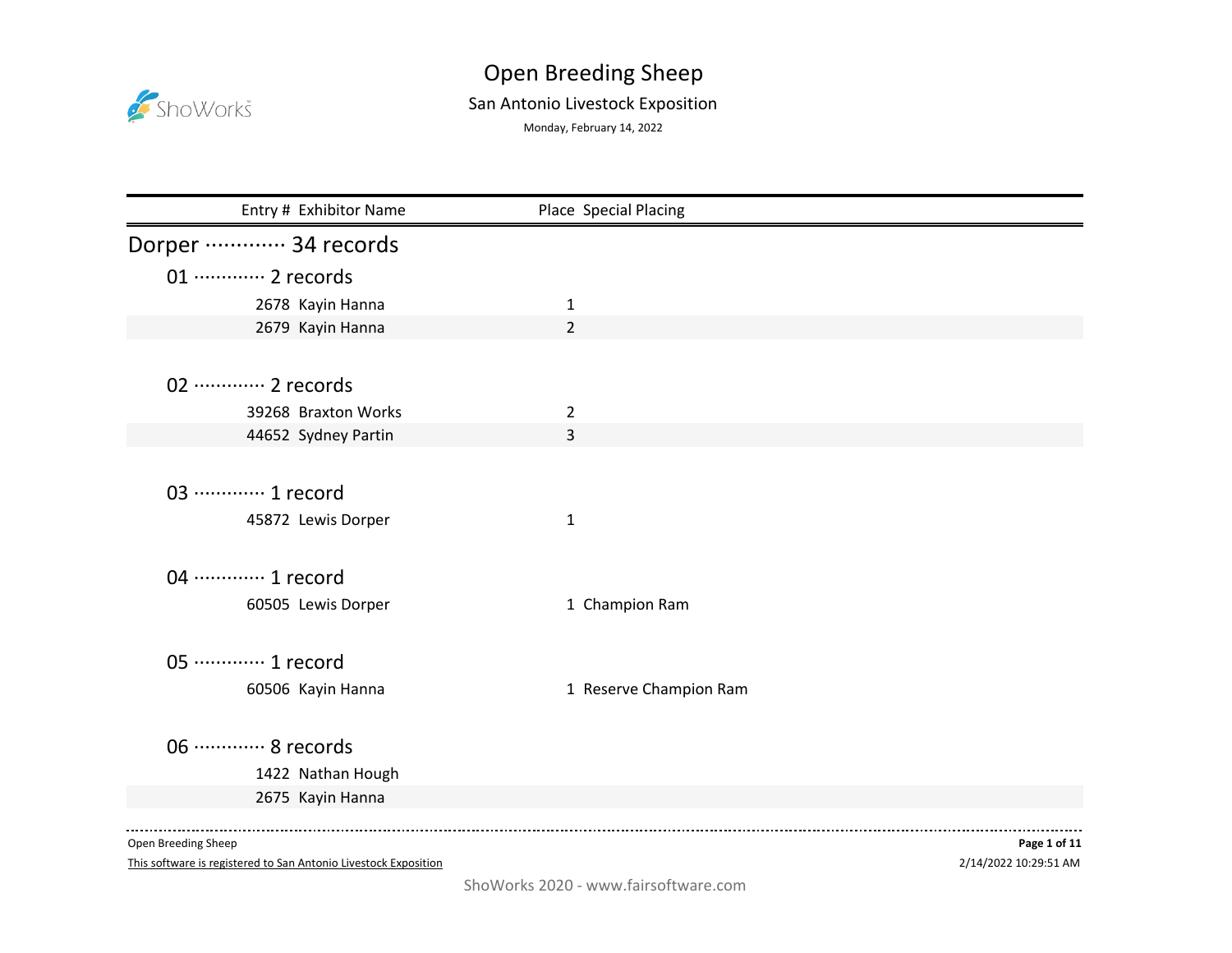| Entry # Exhibitor Name     | Place Special Placing |  |
|----------------------------|-----------------------|--|
| Dorper ………… 34 records     |                       |  |
| 06 ············· 8 records |                       |  |
| 1642 Brynlee Halamicek     |                       |  |
| 1523 London Gravely        |                       |  |
| 45873 Lewis Dorper         | $\mathbf{1}$          |  |
| 34804 Kiersten Reed        | $\overline{2}$        |  |
| 1640 Brynlee Halamicek     | 3                     |  |
| 2674 Kayin Hanna           | 4                     |  |
|                            |                       |  |
| 07 ············· 8 records |                       |  |
|                            |                       |  |
| 1641 Brynlee Halamicek     |                       |  |
| 989 K'Sandra Martinez      |                       |  |
| 39270 Braxton Works        |                       |  |
| 1421 Nathan Hough          |                       |  |
| 44650 Sydney Partin        |                       |  |
| 60508 Paisley Lord         | $\mathbf{1}$          |  |
| 45876 Lewis Dorper         | $\overline{2}$        |  |
| 34813 Kiersten Reed        | 3                     |  |
|                            |                       |  |
| 08 ………… 9 records          |                       |  |
| 1418 Nathan Hough          |                       |  |
| 15096 Granger Smith        |                       |  |
| 2671 Kayin Hanna           |                       |  |
| 34004 Ryder Hamilton       |                       |  |
| 2676 Kayin Hanna           |                       |  |
| 40535 Heather Hough        | $\mathbf{1}$          |  |
| 45875 Lewis Dorper         | $\overline{2}$        |  |
| 1643 Brynlee Halamicek     | 3                     |  |
| 1644 Brynlee Halamicek     | 4                     |  |
|                            |                       |  |

Open Breeding Sheep

This software is registered to San Antonio Livestock Exposition

2/14/2022 10:29:51 AM **Page 2 of 11**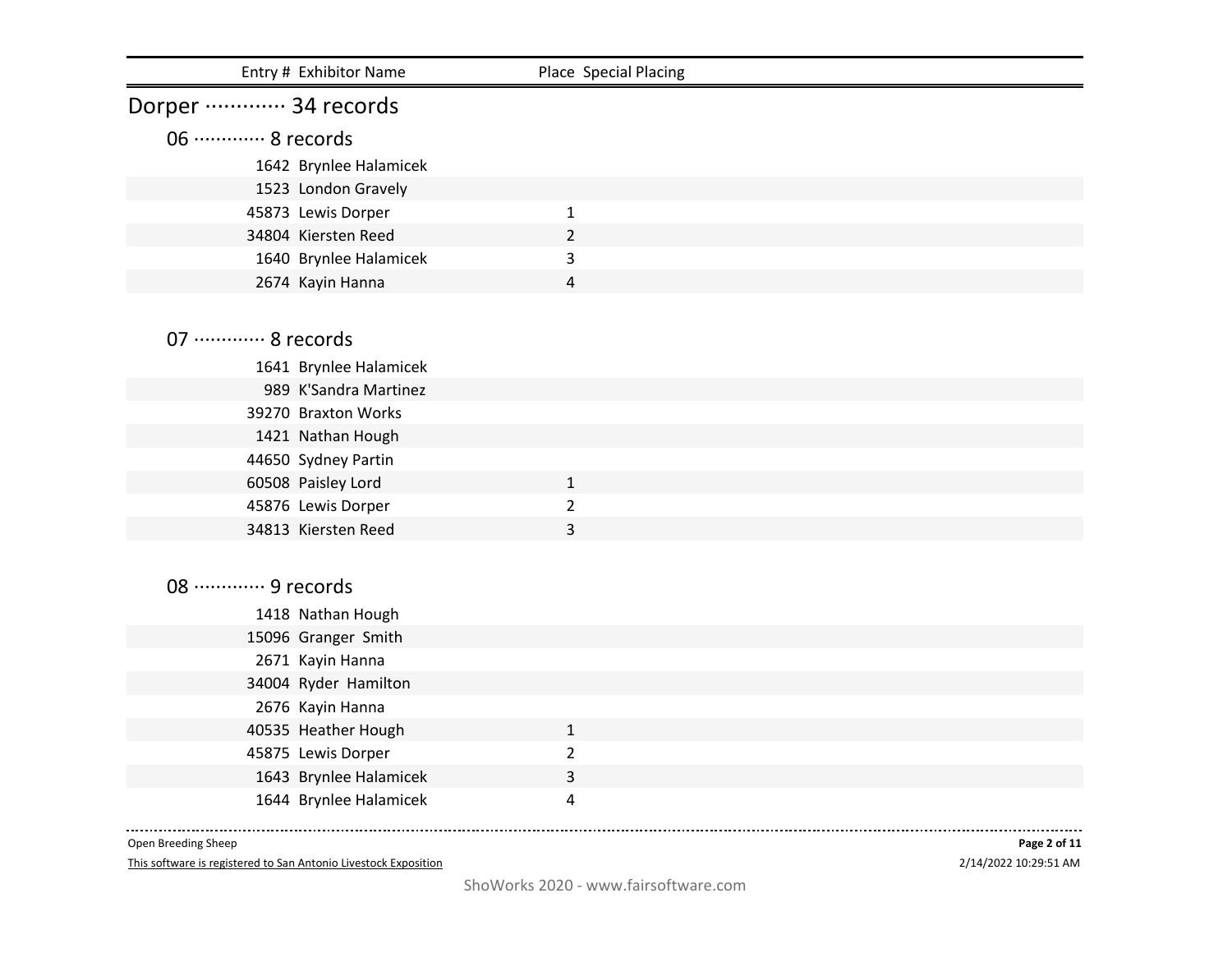| Entry # Exhibitor Name      | Place Special Placing            |
|-----------------------------|----------------------------------|
| Dorper ………… 34 records      |                                  |
| 08 ·············· 9 records |                                  |
|                             |                                  |
| 09 ·············· 1 record  |                                  |
| 60509 Paisley Lord          | 1 Champion Ewe                   |
| 10 ············· 1 record   |                                  |
| 60507 Heather Hough         | 1 Reserve Champion Ewe           |
|                             |                                  |
| Hampshire  26 records       |                                  |
| 01 ············· 2 records  |                                  |
| 39785 Corbin Garner         | $\mathbf{1}$                     |
| 6979 Steven Moran           | $\overline{2}$                   |
|                             |                                  |
| 04 ············· 1 record   |                                  |
| 60499 Corbin Garner         | 1 Champion Hampshire Ram         |
|                             |                                  |
| 05 ············· 1 record   |                                  |
| 60498 Steven Moran          | 2 Reserve Champion Hampshire Ram |
|                             |                                  |
| 06 ············· 16 records |                                  |
| 31593 Chloe Snodgrass       |                                  |
| 45171 Case Rodgers          |                                  |
| 44825 Kannon Travis         |                                  |
| 6430 Alyssa Foust           |                                  |

2/14/2022 10:29:51 AM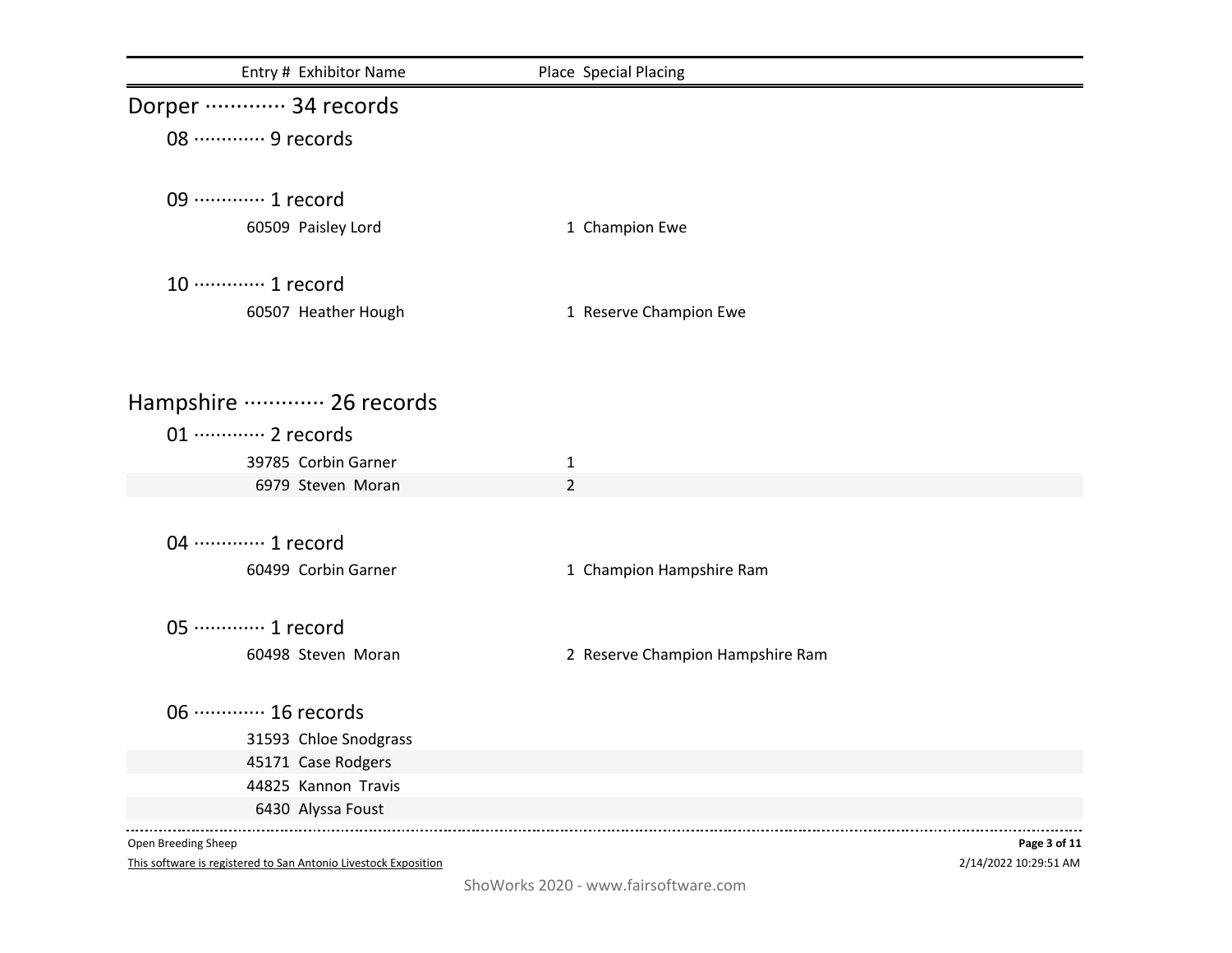| Entry # Exhibitor Name                                          | Place Special Placing             |                       |
|-----------------------------------------------------------------|-----------------------------------|-----------------------|
| Hampshire ………… 26 records                                       |                                   |                       |
| 06 ············· 16 records                                     |                                   |                       |
| 6427 Alyssa Foust                                               |                                   |                       |
| 45175 Karlee Rodgers                                            |                                   |                       |
| 43368 Reese Hill                                                |                                   |                       |
| 6984 Steven Moran                                               |                                   |                       |
| 9598 Lucas Dunn                                                 |                                   |                       |
| 44064 Stormy Stephens                                           |                                   |                       |
| 22723 Alexandra Ruiz                                            |                                   |                       |
| 6983 Steven Moran                                               | $\mathbf{1}$                      |                       |
| 9537 Heather Hurley                                             | $\overline{2}$                    |                       |
| 39780 Corbin Garner                                             | 3                                 |                       |
| 45327 Kenzie Brown                                              | $\overline{a}$                    |                       |
| 39784 Corbin Garner                                             | 5                                 |                       |
|                                                                 |                                   |                       |
| 07 ············· 2 records                                      |                                   |                       |
| 6980 Steven Moran                                               | 1                                 |                       |
| 6981 Steven Moran                                               | $\overline{2}$                    |                       |
|                                                                 |                                   |                       |
|                                                                 |                                   |                       |
| 08 ············· 2 records                                      |                                   |                       |
| 39580 Bailey Mcentee                                            | 1                                 |                       |
| 6986 Steven Moran                                               | $\overline{2}$                    |                       |
|                                                                 |                                   |                       |
| 09 ············· 1 record                                       |                                   |                       |
| 60500 Steven Moran                                              | 1 Champion Hampshire Ewe          |                       |
|                                                                 |                                   |                       |
| 10 ············· 1 record                                       |                                   |                       |
| 60501 Heather Hurley                                            | 2 Reserve Champion Hampshire Ewes |                       |
|                                                                 |                                   |                       |
| Open Breeding Sheep                                             |                                   | Page 4 of 11          |
| This software is registered to San Antonio Livestock Exposition |                                   | 2/14/2022 10:29:51 AM |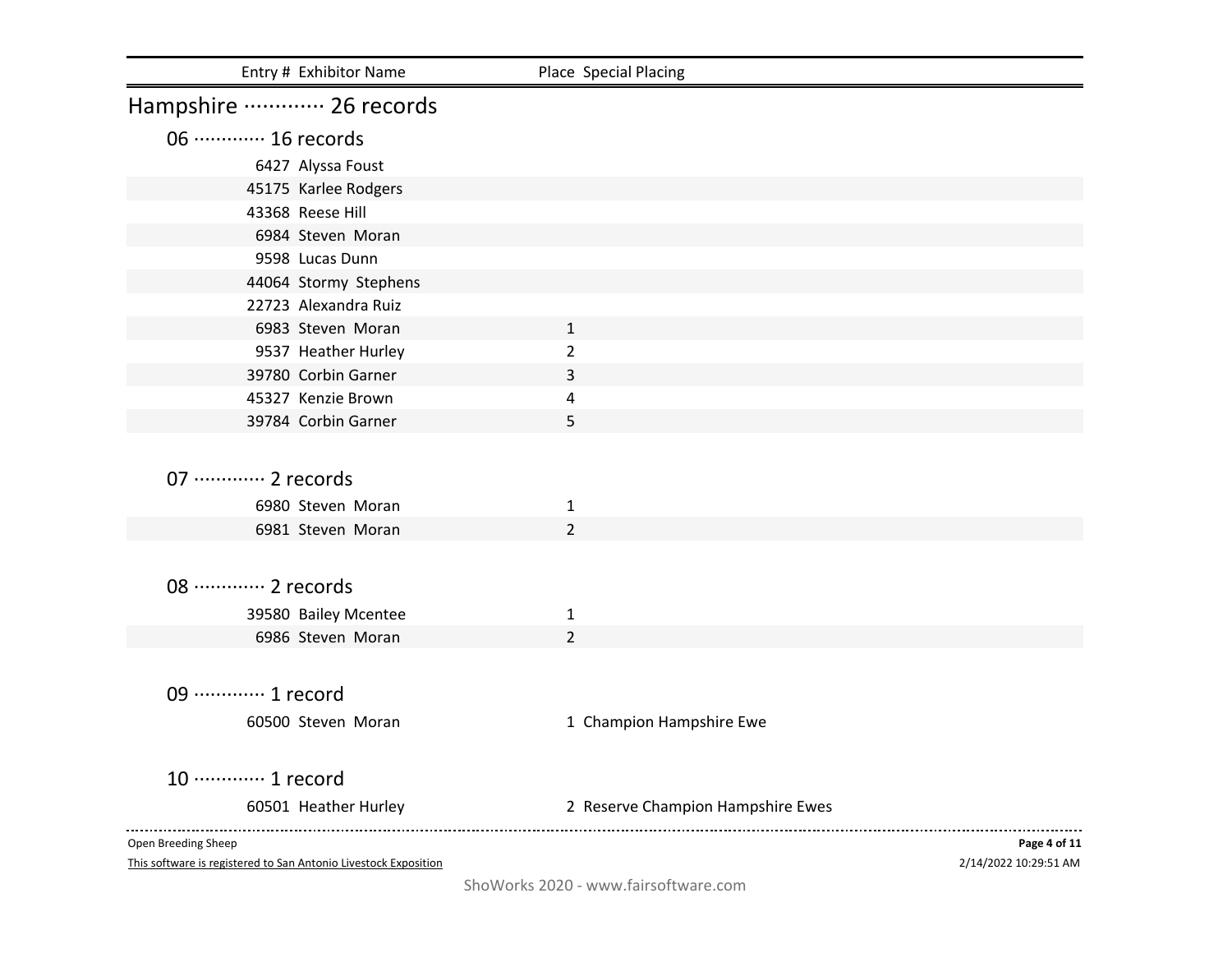| Entry # Exhibitor Name      | Place Special Placing |              |
|-----------------------------|-----------------------|--------------|
| Hampshire  26 records       |                       |              |
| 10 ············· 1 record   |                       |              |
|                             |                       |              |
|                             |                       |              |
| Rambouillet ………… 15 records |                       |              |
| 03 ………… 1 record            |                       |              |
| 6982 Steven Moran           | $\mathbf{1}$          |              |
|                             |                       |              |
| 04 ………… 1 record            |                       |              |
| 60502 Steven Moran          | 1 Champion Ram        |              |
|                             |                       |              |
| 06 ·············· 3 records |                       |              |
| 30922 Lila Pope             | $\mathbf{1}$          |              |
| 30918 Lila Pope             | $\overline{2}$        |              |
| 28865 Kynzee Cornelius      | 3                     |              |
|                             |                       |              |
| 07 ············· 4 records  |                       |              |
| 40861 Brenden Barnett       | $\mathbf{1}$          |              |
| 40854 Brenden Barnett       | $\overline{2}$        |              |
| 40857 Brenden Barnett       | 3                     |              |
| 30921 Lila Pope             | 4                     |              |
|                             |                       |              |
| 08 ············· 4 records  |                       |              |
| 40859 Brenden Barnett       | $\mathbf{1}$          |              |
| 28855 Kynzee Cornelius      | $\overline{2}$        |              |
| 6985 Steven Moran           | $\mathbf{3}$          |              |
| 28858 Kynzee Cornelius      | 4                     |              |
| Open Breeding Sheep         |                       | Page 5 of 11 |

2/14/2022 10:29:51 AM **Page 5 of 11**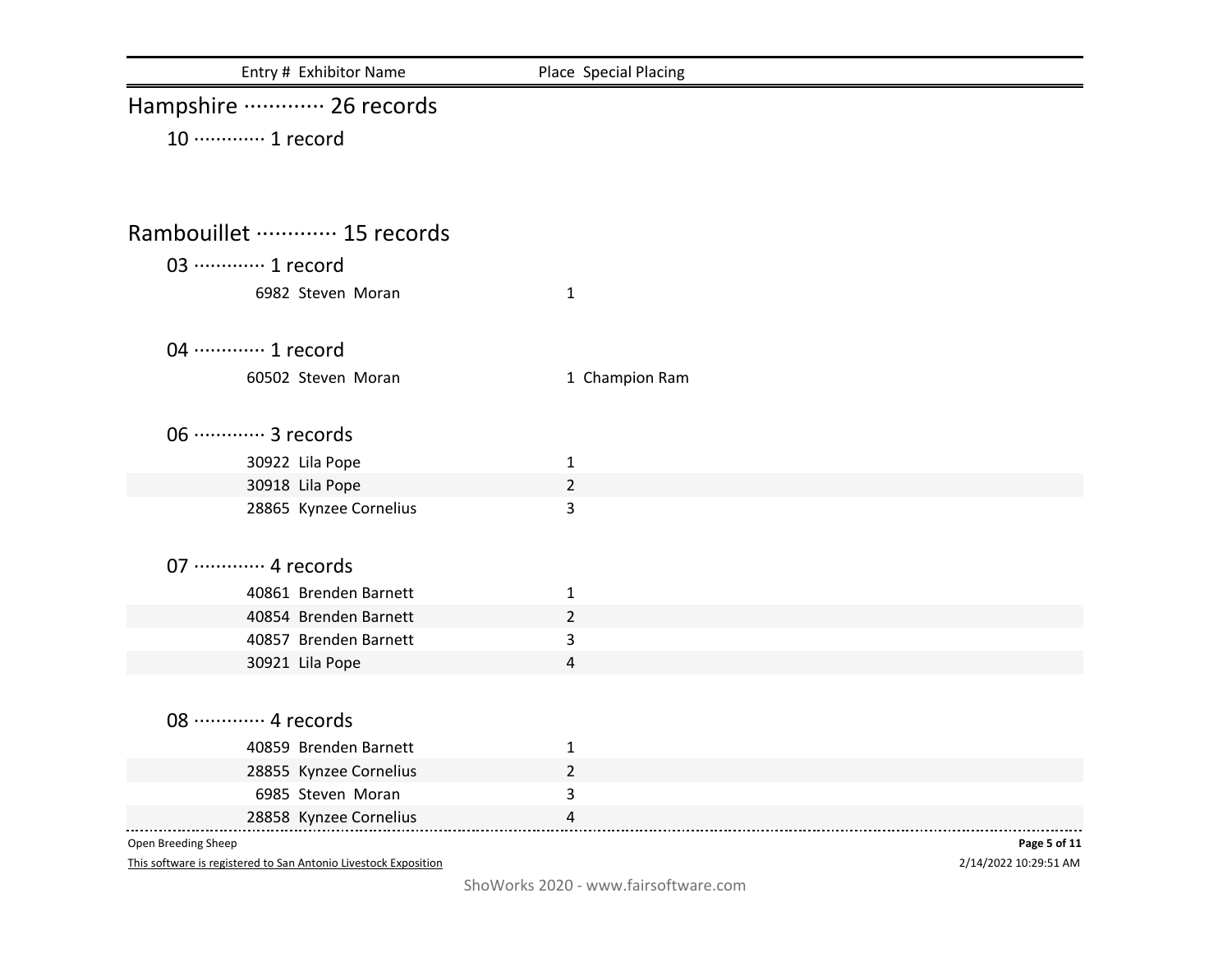| Entry # Exhibitor Name      | Place Special Placing          |  |
|-----------------------------|--------------------------------|--|
| Rambouillet ………… 15 records |                                |  |
| 08 ············· 4 records  |                                |  |
|                             |                                |  |
| 09 ············· 1 record   |                                |  |
| 60503 Brenden Barnett       | 1 Champion Ewe                 |  |
|                             |                                |  |
| 10 ············· 1 record   |                                |  |
| 60504 Brenden Barnett       | 1 Reserve Champion Ewe         |  |
|                             |                                |  |
| Southdown  26 records       |                                |  |
| 01 ············· 2 records  |                                |  |
| 39582 Bailey Mcentee        | $\mathbf{1}$                   |  |
| 39297 Lindsey Grelle        | $\overline{2}$                 |  |
|                             |                                |  |
| 04 ………… 1 record            |                                |  |
| 60492 Bailey Mcentee        | 1 Champion Southdown Ram       |  |
|                             |                                |  |
| 05 ·············· 1 record  |                                |  |
| 60493 Kenadee Sell          | Reserve Champion Southdown Ram |  |
| 06 ············· 15 records |                                |  |
| 12917 Kenadee Sell          |                                |  |
| 12916 Kenadee Sell          |                                |  |
| 12910 Kenadee Sell          |                                |  |
| 39577 Bailey Mcentee        |                                |  |

2/14/2022 10:29:51 AM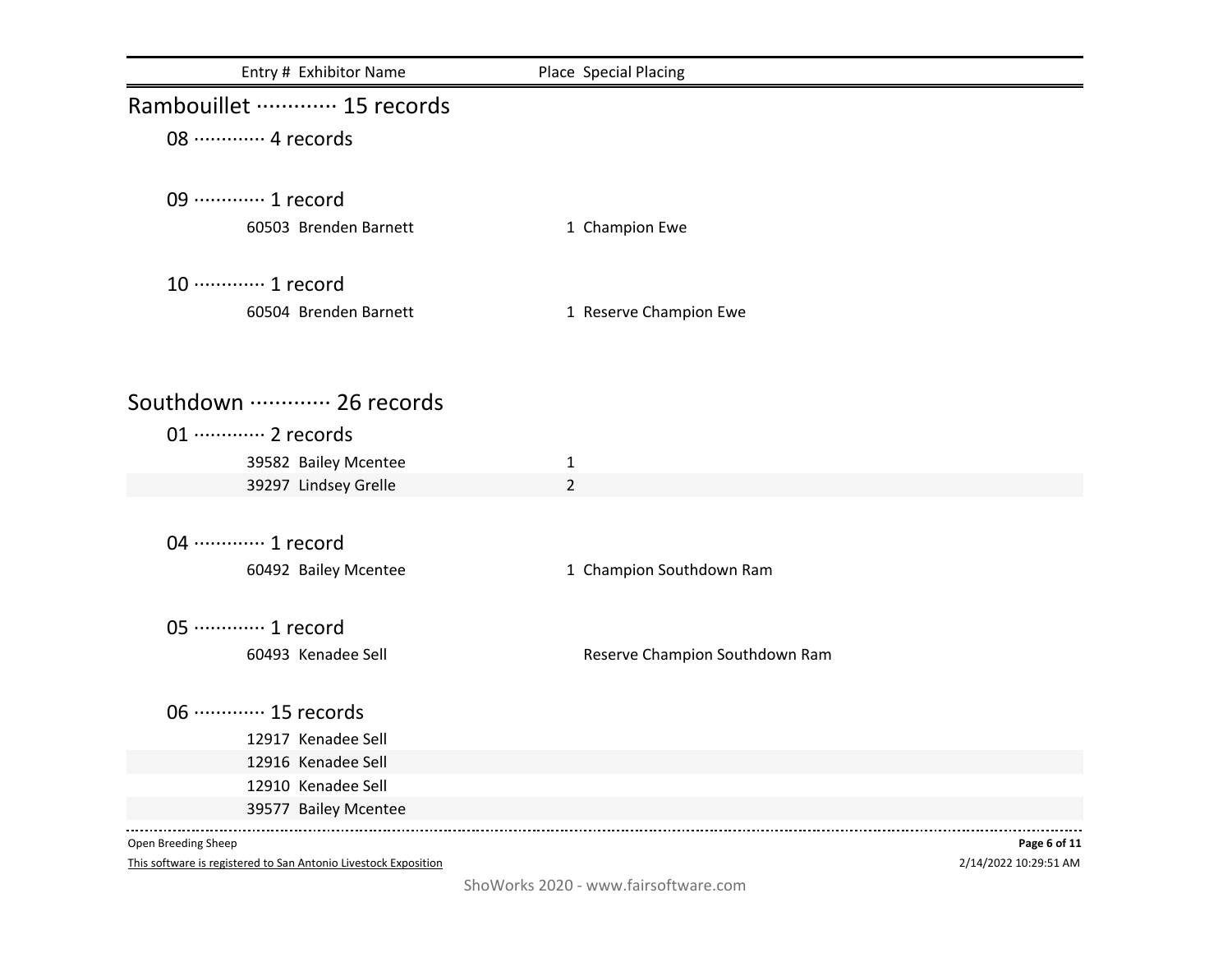| Entry # Exhibitor Name                                          | Place Special Placing            |                       |
|-----------------------------------------------------------------|----------------------------------|-----------------------|
| Southdown  26 records                                           |                                  |                       |
| 06 ············· 15 records                                     |                                  |                       |
| 39788 Emerson Garner                                            |                                  |                       |
| 43808 Zoe Maurer                                                |                                  |                       |
| 44297 Avery Pearson                                             |                                  |                       |
| 45366 Alison Dillard                                            |                                  |                       |
| 45369 Alison Dillard                                            |                                  |                       |
| 43805 Zoe Maurer                                                |                                  |                       |
| 37647 Emmzlee Russell                                           | $\mathbf{1}$                     |                       |
| 39787 Corbin Garner                                             | $\overline{2}$                   |                       |
| 6978 Steven Moran                                               | 3                                |                       |
| 39783 Corbin Garner                                             | 4                                |                       |
| 6972 Steven Moran                                               | 5                                |                       |
| 07 ·············· 1 record                                      |                                  |                       |
| 39586 Bailey Mcentee                                            | 1                                |                       |
| 08 ············· 4 records                                      |                                  |                       |
|                                                                 |                                  |                       |
| 39585 Bailey Mcentee                                            | 1                                |                       |
| 39581 Bailey Mcentee<br>39790 Emerson Garner                    | $\overline{2}$<br>3              |                       |
| 9444 Lauren White                                               | 4                                |                       |
|                                                                 |                                  |                       |
| 09 ·············· 1 record                                      |                                  |                       |
| 60490 Emmzlee Russell                                           | 1 Champion Southdown Ewe         |                       |
| 10 ············· 1 record                                       |                                  |                       |
| 60491 Bailey Mcentee                                            | 1 Reserve Champion Southdown Ewe |                       |
| Open Breeding Sheep                                             |                                  | Page 7 of 11          |
| This software is registered to San Antonio Livestock Exposition |                                  | 2/14/2022 10:29:51 AM |

ShoWorks 2020 - www.fairsoftware.com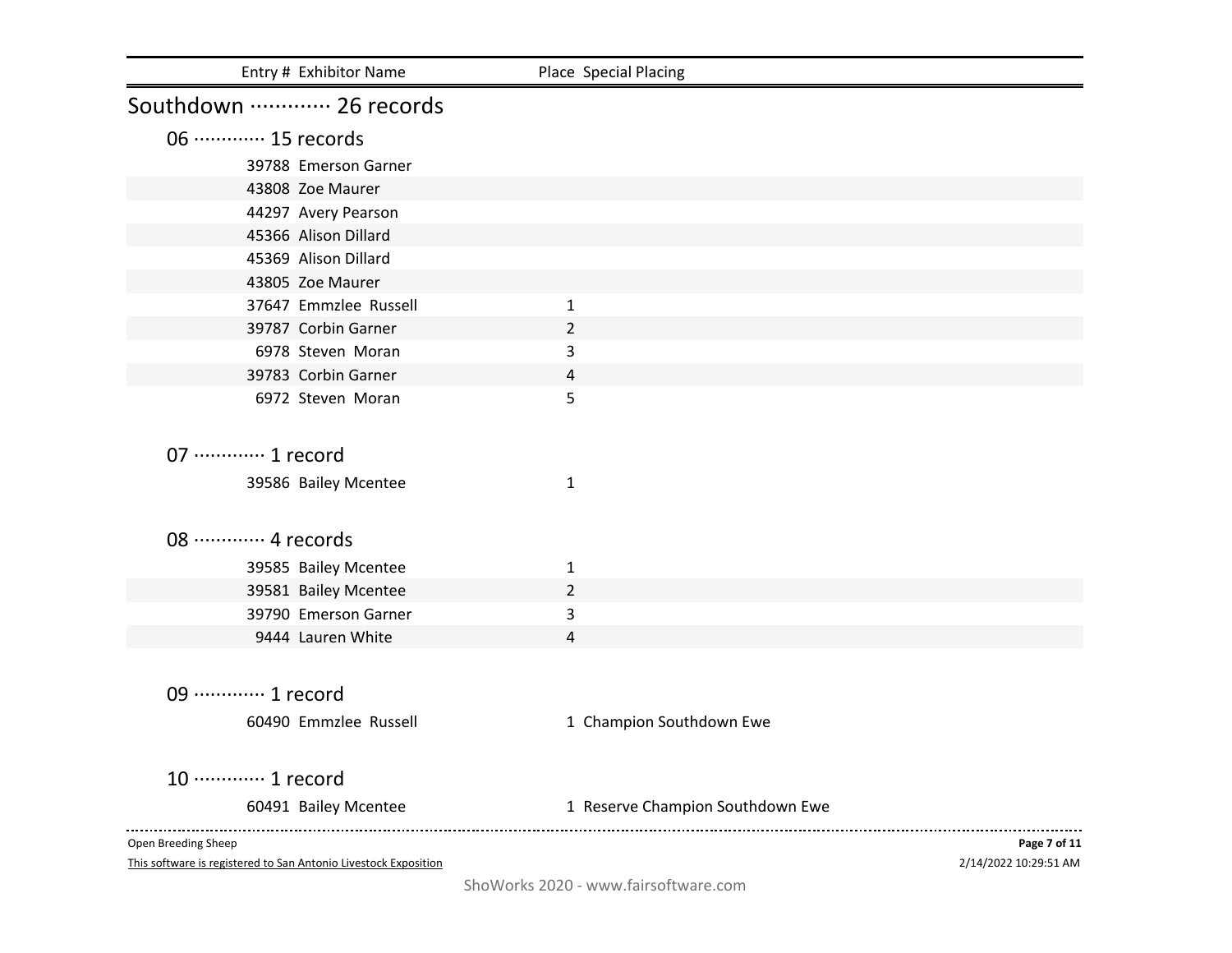| Entry # Exhibitor Name      | Place Special Placing          |
|-----------------------------|--------------------------------|
| Southdown  26 records       |                                |
| 10 ············· 1 record   |                                |
|                             |                                |
| Suffolk ………… 14 records     |                                |
|                             |                                |
| 01 ············· 1 record   |                                |
| 44829 Kannon Travis         | $\mathbf{1}$                   |
| 03 ………… 1 record            |                                |
| 39579 Bailey Mcentee        | $\mathbf{1}$                   |
| 04 ············· 1 record   |                                |
| 60494 Kannon Travis         | 1 Champion Suffolk Ram         |
| 05 ·············· 1 record  |                                |
| 60495 Bailey Mcentee        | 1 Reserve Champion Suffolk Ram |
| 06 ·············· 5 records |                                |
| 43358 Reese Hill            | $\mathbf 1$                    |
| 43362 Reese Hill            | $\overline{2}$                 |
| 5950 Caleb Dockray          | $\overline{3}$                 |
| 1517 Kennedy Gravely        | $\overline{4}$                 |
| 5953 Kelli Jo Darling       | 5                              |
| 07 ············· 1 record   |                                |
| 44828 Kannon Travis         | 1                              |
| Open Breeding Sheep         | Page 8 of 11                   |

2/14/2022 10:29:52 AM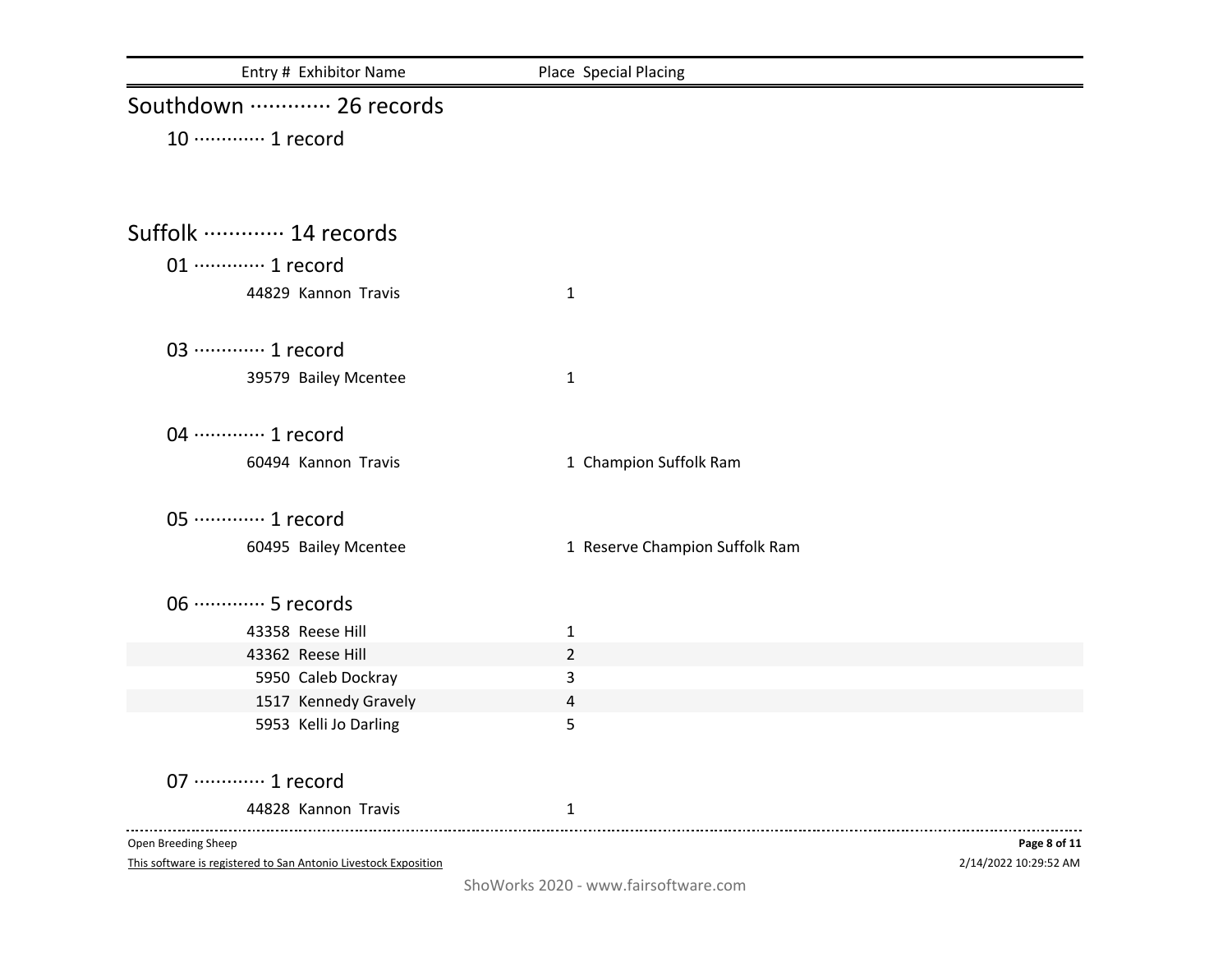| Entry # Exhibitor Name                                          | Place Special Placing          |                       |
|-----------------------------------------------------------------|--------------------------------|-----------------------|
| Suffolk ………… 14 records                                         |                                |                       |
| 07 ············· 1 record                                       |                                |                       |
| 08 ············· 2 records                                      |                                |                       |
| 45323 Kenzie Brown                                              | $\mathbf{1}$                   |                       |
| 9601 Rebecca Dunn                                               | 2                              |                       |
|                                                                 |                                |                       |
| 09 ············· 1 record                                       |                                |                       |
| 60496 Kenzie Brown                                              | 1 Champion Suffolk Ewe         |                       |
|                                                                 |                                |                       |
| 10 ············· 1 record                                       |                                |                       |
| 60497 Reese Hill                                                | 1 Reserve Champion Suffolk Ewe |                       |
|                                                                 |                                |                       |
|                                                                 |                                |                       |
| White Dorper ………… 35 records                                    |                                |                       |
| 01 ············· 2 records                                      |                                |                       |
| 44651 Sydney Partin                                             | $\mathbf{1}$                   |                       |
| 34388 Devyn Dennis                                              | $\overline{2}$                 |                       |
|                                                                 |                                |                       |
| 03 ·············· 2 records                                     |                                |                       |
| 38992 Cheyenne Stratton                                         | $\mathbf{1}$                   |                       |
| 34811 Kiersten Reed                                             | $\overline{2}$                 |                       |
|                                                                 |                                |                       |
| 04 ………… 1 record                                                |                                |                       |
| 60513 Cheyenne Stratton                                         | 1 Champion Ram                 |                       |
| Open Breeding Sheep                                             |                                | Page 9 of 11          |
| This software is registered to San Antonio Livestock Exposition |                                | 2/14/2022 10:29:52 AM |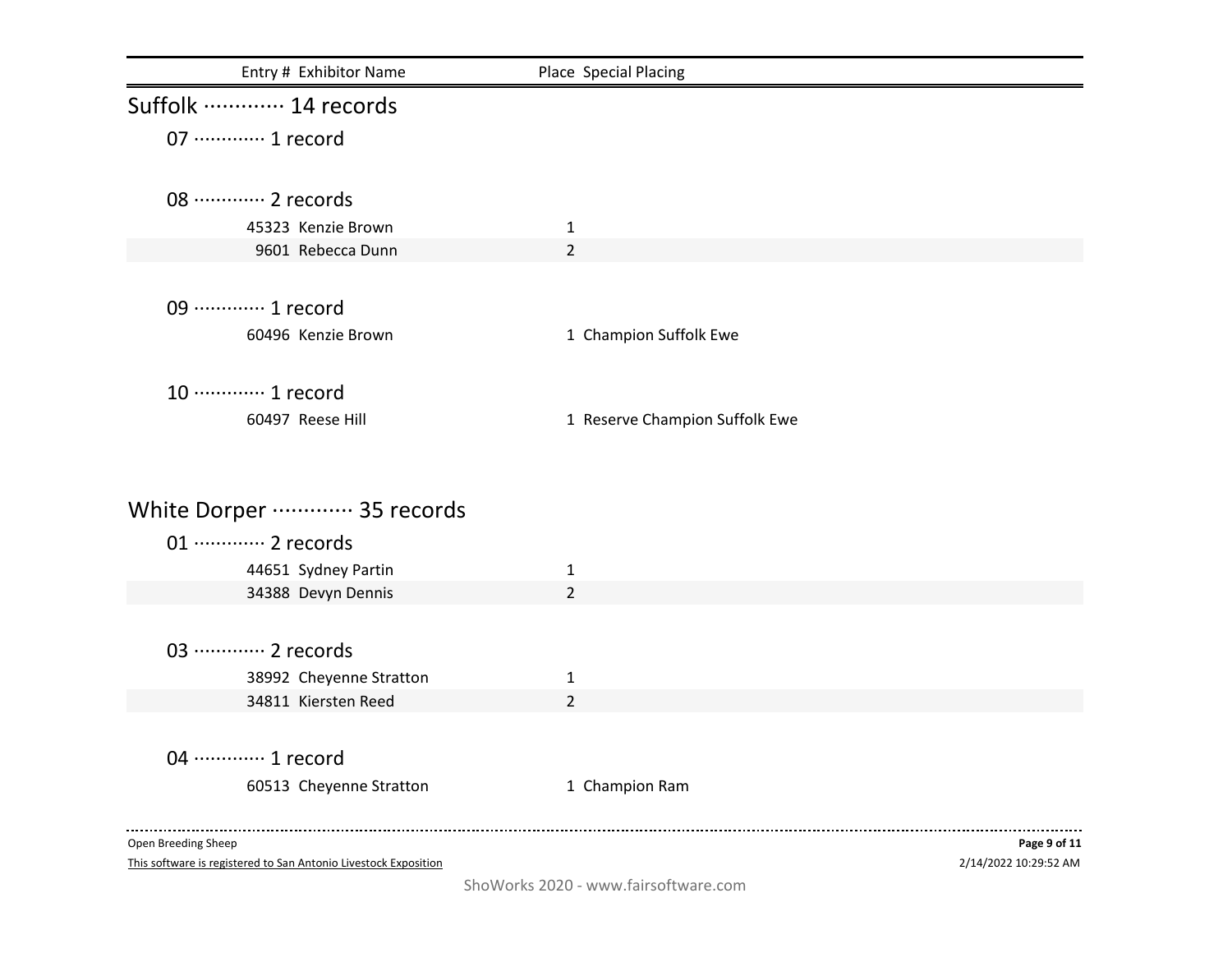| Entry # Exhibitor Name       | Place Special Placing |  |
|------------------------------|-----------------------|--|
| White Dorper ………… 35 records |                       |  |
| 05 ·············· 1 record   |                       |  |
| 60514 Sydney Partin          | 1 Reserve Champion    |  |
| 06 ············· 16 records  |                       |  |
| 29470 Paisley Lord           |                       |  |
| 34397 Devyn Dennis           |                       |  |
| 44647 Sydney Partin          |                       |  |
| 34022 Ryder Hamilton         |                       |  |
| 39578 Bailey Mcentee         |                       |  |
| 14637 Alyssa Whitehead       |                       |  |
| 14636 Alyssa Whitehead       |                       |  |
| 34399 Devyn Dennis           |                       |  |
| 38982 Cheyenne Stratton      |                       |  |
| 34807 Kiersten Reed          |                       |  |
| 29469 Paisley Lord           | $\mathbf{1}$          |  |
| 31240 Carson Cahill          | $\overline{2}$        |  |
| 18202 Addy Holtzclaw         | 3                     |  |
| 44743 Cheyenne Stratton      | $\overline{4}$        |  |
| 13785 Molly Bedwell          | 5                     |  |
| 34809 Kiersten Reed          | 6                     |  |
|                              |                       |  |
| 07 ············· 8 records   |                       |  |
| 34669 Kiersten Reed          |                       |  |
| 39260 Braxton Works          |                       |  |
| 34400 Devyn Dennis           |                       |  |
| 15092 Granger Smith          |                       |  |
| 29468 Paisley Lord           | $\mathbf{1}$          |  |
| 29467 Paisley Lord           | $\overline{2}$        |  |
|                              |                       |  |

Open Breeding Sheep

This software is registered to San Antonio Livestock Exposition

2/14/2022 10:29:52 AM **Page 10 of 11**